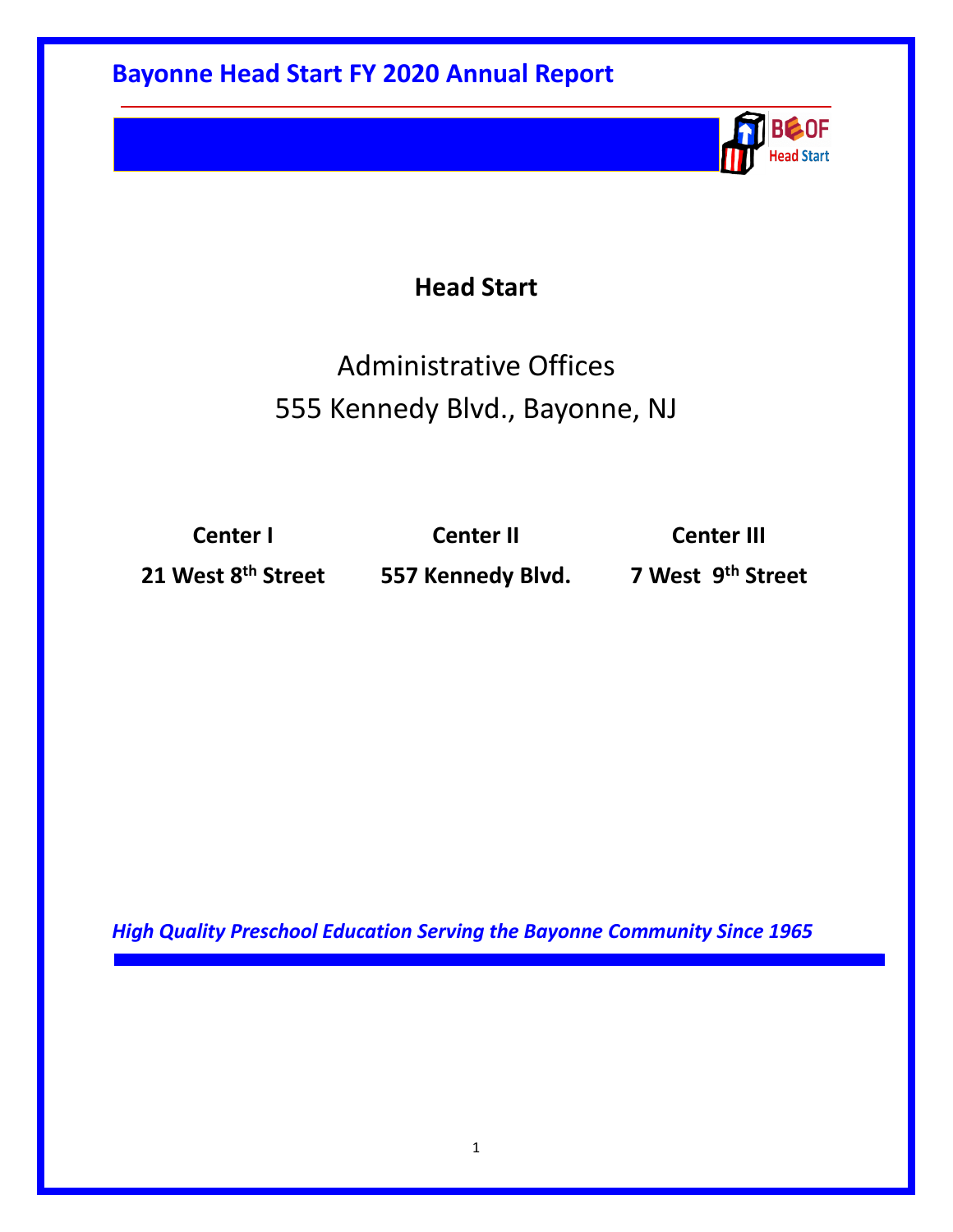**BCOF Head Start** 

### Table of Contents

| <b>INTRODUCTION and MISSION</b>                      | 3  |
|------------------------------------------------------|----|
| <b>DESCRIPTION OF THE PROGRAM</b>                    | 4  |
| Knowledge and Skills Domains                         | 5  |
| <b>Domain Elements</b>                               | 5  |
| <b>EARLY CHILDHOOD EDUCATION</b>                     | 5  |
| STAFF TRAINING & PROFESSIONAL CREDENTIALS            | 6  |
| <b>INDIVIDUALIZATION</b>                             | 7  |
| FY 2020 ENROLLMENT FACTS and ENROLLMENT STATISTICS   | 8  |
| FY 2020 Health Insurance Indicators                  | 9  |
| FY 2020 Health Services Performance Indicators       | 9  |
| FY 2020 Disabilities Screening and Assessment        | 9  |
| <b>GOVERNANCE and MANAGEMENT</b>                     | 10 |
| <b>FINANCIAL AUDIT</b>                               | 11 |
| FY 2020 Budgetary Expenditures                       | 11 |
| FUNDING SOURCES and Proposed FY 2021 Budget          | 12 |
| SPECIAL SERVICES FOR CHILDREN                        | 13 |
| <b>Preschool Disabilities Services</b>               | 13 |
| Speech and Language Services for Head Start Children | 14 |
| <b>Disabilities Services</b>                         | 14 |
| PREPARING CHILDREN FOR KINDERGARTEN                  | 14 |
| Kindergarten Readiness                               | 15 |
| <b>TRANSITION</b>                                    | 16 |
| <b>FAMILY INVOLVEMENT ACTIVITIES</b>                 | 17 |
| <b>ON-SITE MONITORING REVIEW</b>                     | 18 |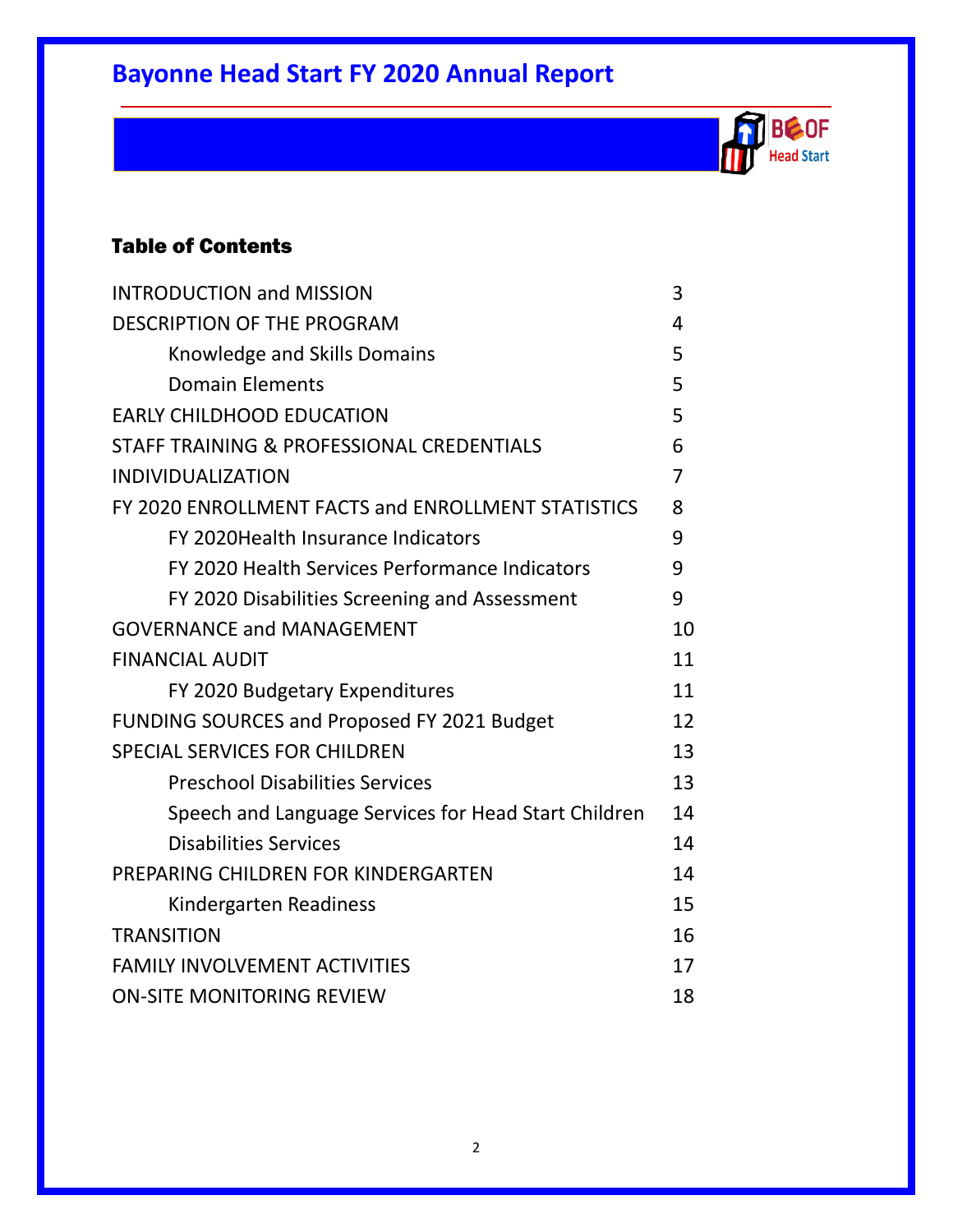

### Introduction

*Bayonne Economic Opportunity Foundation Head Start (Bayonne Head Start) strives to bring about a greater degree of social competence in children of low-income families. To accomplish this, a comprehensive developmental program has been designed to meet the needs of children, including disability, education, health, nutrition, social services, and parent engagement. The program strives to establish a pattern of success within each child that will promote a feeling of confidence in future endeavors. Experiences for the child and family help to foster a sense of dignity and self-worth that promote active involvement in family and community for the overall improvement of the family's living standards. The program supports and strengthens the parent-child relationships and engages families around children's learning and development.* 

### Mission Statement

*Bayonne Head Start's overall mission is to promote school readiness of children ages 3 to 5 from low- income families and children with special needs from Bayonne, N.J. by supporting their development in a comprehensive way. Children's readiness for school and beyond is fostered through individualized learning experiences. Its economic development, educational and human services programs shall be directed towards that goal.*

*Bayonne Head Start believes that every person has the ability to enhance their being if their individual needs are met. Therefore, Bayonne Head Start will engage parents*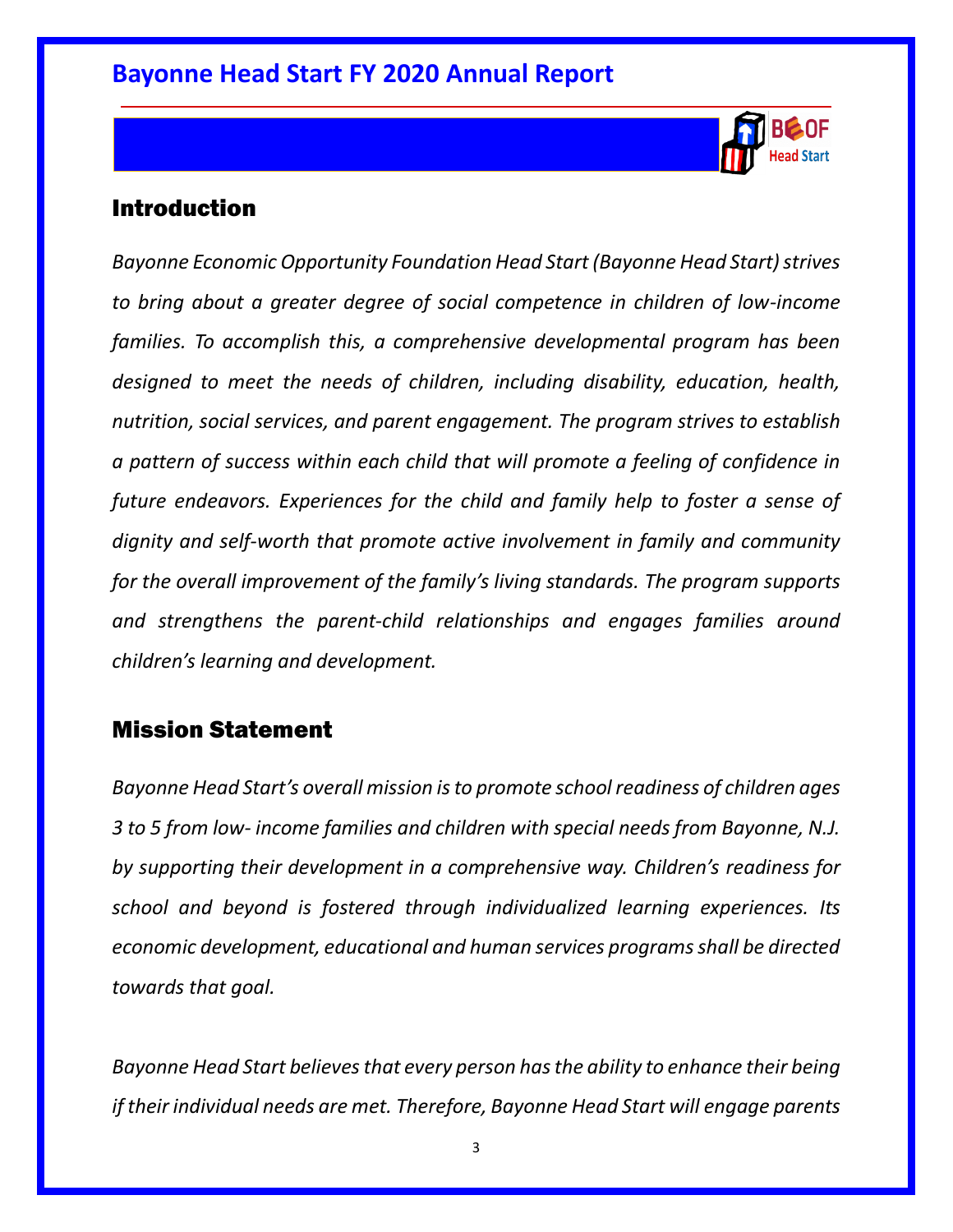

*in setting priorities to set goals by providing resources and opportunities for social, intellectual and physical growth for both the family and child. Bayonne Head Start is responsive to the ethnic, cultural and linguistic heritage of each child and family.*

#### **Description of the Program**

The Bayonne Head Start program has provided high quality preschool and early childhood educational services to low-income children and families in Bayonne, New Jersey for 55 years. We offer a full-day program to children in three centers located in the city of Bayonne. Our focus is to provide children with the best possible services and support to promote their cognitive, intellectual, social, emotional, health, nutrition, and developmental needs so that they can reach their highest potential to be successful in life.

The program operates from 8:30 am until 2:30 pm. Transportation services are available to a limited number of students who do not live within walking distance to any of the three centers. All children receive a nutritious breakfast, lunch, and snack during the day.

The Bayonne Head Start curriculum and child development services are based on the Head Start Child Development Early Learning Framework. This framework comprises two areas which early childhood education experts believe are critical for the developmental needs of children ages three to five:

#### **Knowledge and Skills Domains**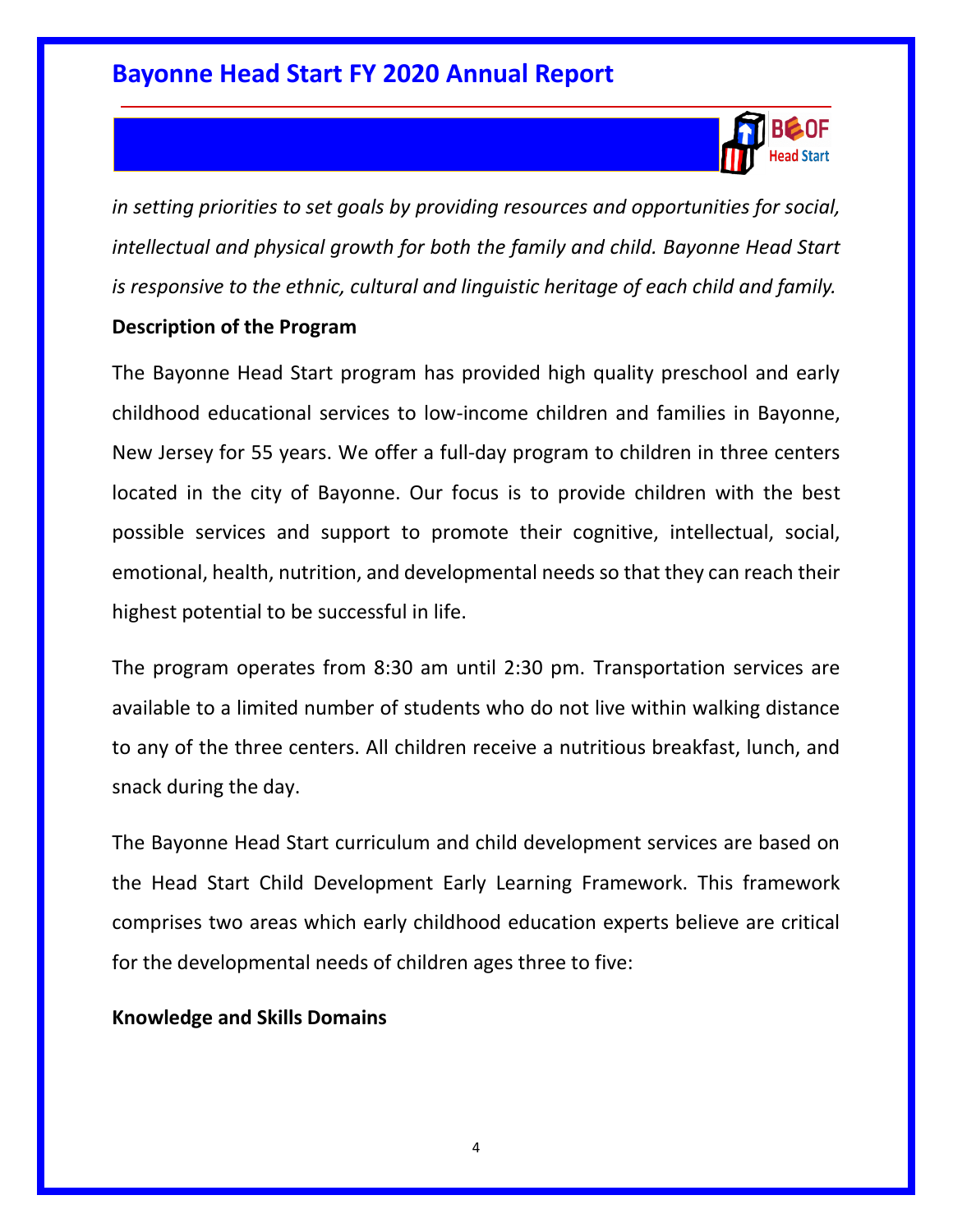

• Literacy, Mathematics, Science, Logic and Reasoning, Social Studies, Language Development, Creative Development, Physical Development and Health, and English Language Development

#### **Domain Elements**

• Early Writing, Book Appreciation, Phonological Awareness, Number Concepts, Relationships, Quantities, Geometry, Measurement, Patterns, Scientific Skills, Methods, Reasoning and Problem-Solving, Symbolic Representation, History, People and the Environment, Community and Family, Receptive and Expressive Language, Music, Art and Drama, Gross Motor and Fine Motor Skills, Health Knowledge, and Healthy Lifestyle Practices

#### **Early Childhood Education**

- We use the **High Scope Curriculum** which incorporates core outcomes and benchmarks of the *New Jersey State Department of Education Preschool Teaching & Learning Expectations: Standards of Quality*  www.nj.gov/education/ece/guide/standards.gov
- All children receive behavioral, health, mental health, developmental and disabilities screenings and assessments *within 45 days of enrollment in Bayonne Head Start.* Formal Developmental Screening is performed annually using the Brigance Preschool Screen – www.curriculumassociates.com
- $\blacktriangleright$  Tracking and assessment of learning and development is performed three times annually with each child using the **Online Classroom Observation Record (COR Advantage)**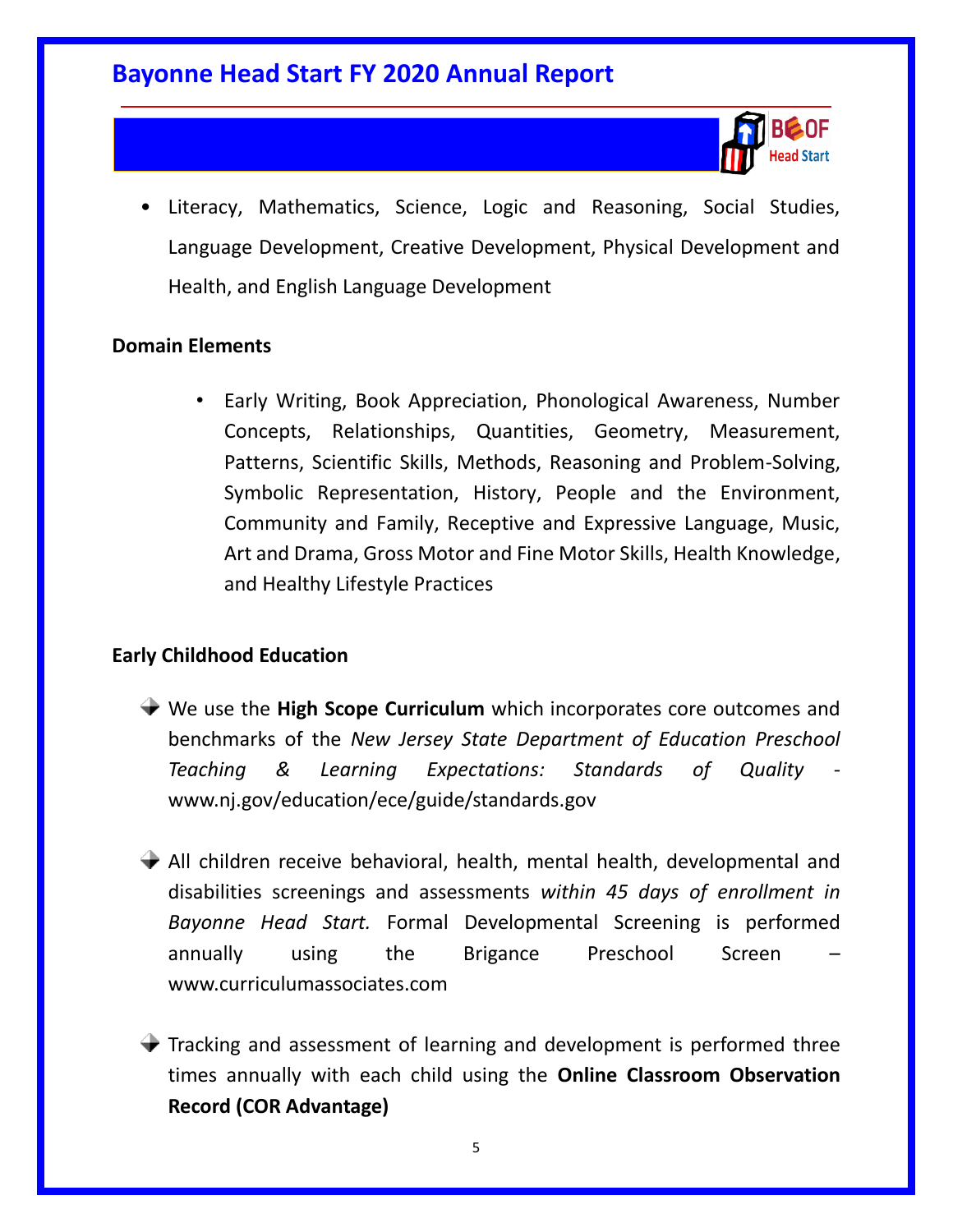

- $\blacktriangleright$  Parent/Teacher conferences are held three times a year for each child
- $\rightarrow$  Portfolios are developed for each child showing their work throughout the year

#### **STAFF TRAINING & PROFESSIONAL CREDENTIALS**

Bayonne Head Start teachers may possess a combination of the following: Bachelor's Degree, the Bachelor's Degree with P-3 certification and the Associate's Degree in Early Childhood. Teacher assistants have met professional standards by possessing a CDA Credential, Associate's Degree or Bachelor's Degree in early childhood education.

The Education, Mental Health /Disabilities and Social Service Managers possess MA Degrees in their field of expertise. The Health and Nutrition Manager has an R.N. Managers focus on key service areas and work as a team to integrate learning, development and inclusion in: Education, Disabilities, Health, Mental Health, Family and Community Partnerships.

Teachers and managers are supported by the following professional consultants and practitioners:

- Mental Health Consultant
- Nutrition Consultant
- Education Consultant
- Coaching Consultant
- Learning consultants through High Scope, State of NJ Head Start Collaboration Office, and the Early Childhood Education (ECE) Specialists from the Department of Health and Human Services / Administration for Children and Families Region II Head Start
- Best Practices in early childhood education are supported at Bayonne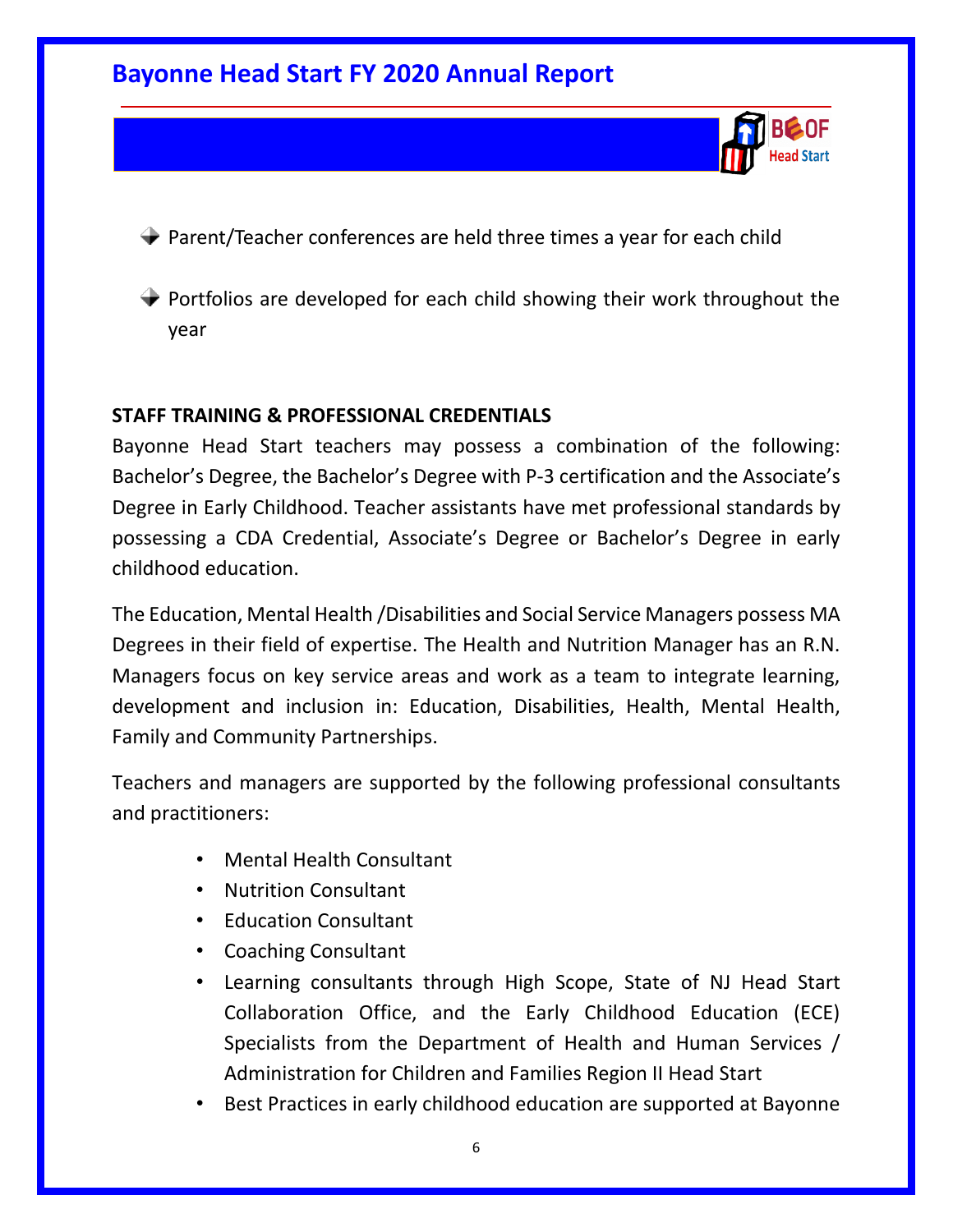

Head Start by research and practice from leading scholars and practitioners in the field of early childhood education

#### **Individualization to Support School Readiness**

Bayonne Head Start, in collaboration with the family, individualizes the program to meet each child's unique characteristics and strengths.

Individualization for all children is integral to the Bayonne Head Start program and children's success at being ready for kindergarten. Relationships with parents allow us to tailor the program to each individual child. Our education, health, mental health, disabilities, nutrition, and family and community partnership services are supportive of children's individual needs, abilities and learning styles.

Bayonne Head Start focuses on:

- Allowing children to learn at their own pace by interacting with the environment, through experimentation.
- Engaging activities which focus on cognitive and language development with attention to English language learners, children's unique attributes and strengths, and children with special needs
- Children's communication, literacy, mathematics, reasoning, and school readiness skills through exploration in the environment and engagement in activities with classmates, teachers, staff, and parents
- Working with children at their own pace to develop skills which will enhance cognitive development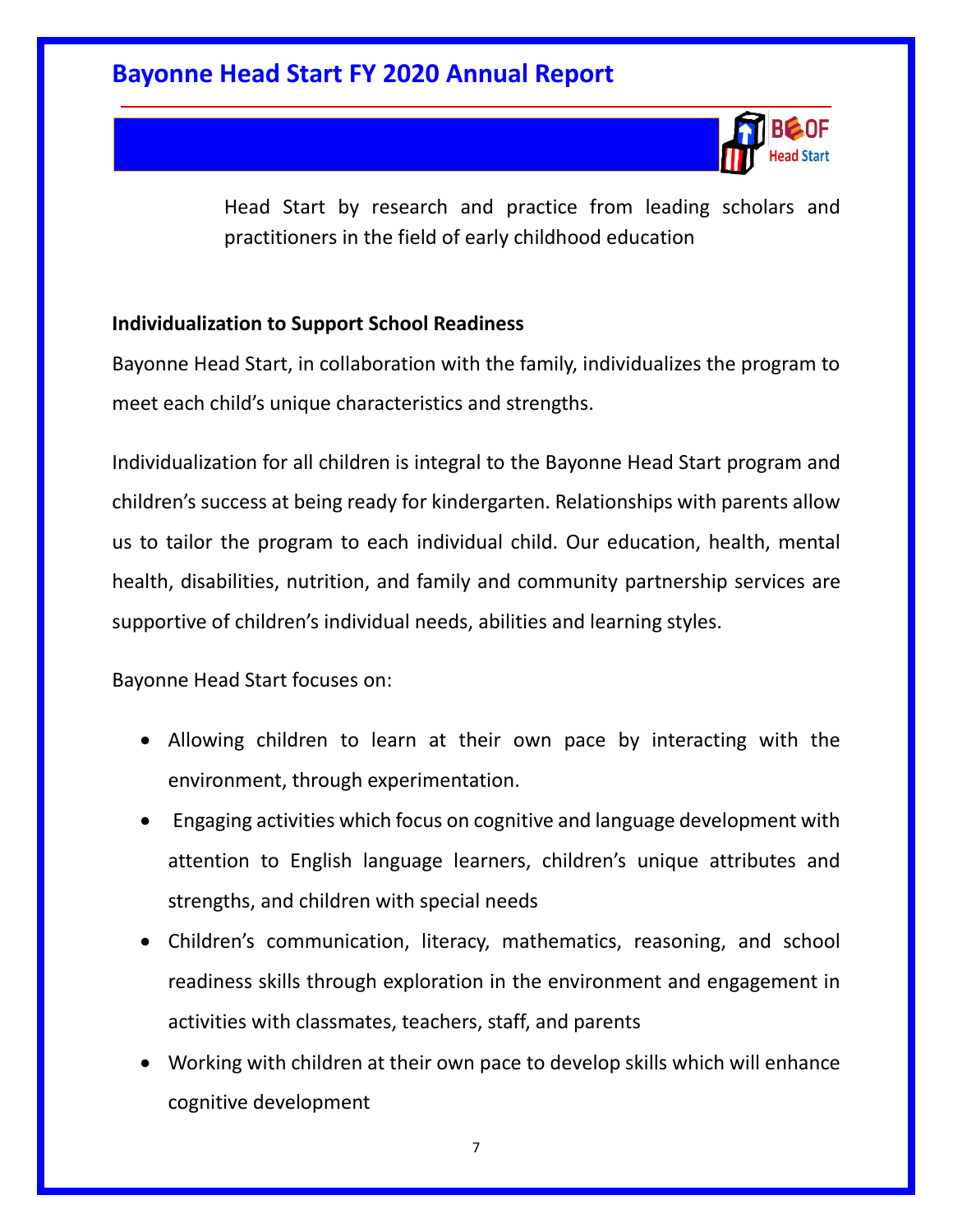

• Working in partnership with parents to support children's individual needs through regular meetings, conferences, updates, and providing suggestions for activities that can be utilized at home

### **Bayonne Head Start FY 2019-2020 Enrollment Facts**

| <b>Funded Enrollment</b>                                                                                  | 156  |
|-----------------------------------------------------------------------------------------------------------|------|
| Cumulative Enrollment                                                                                     | 152  |
| Number of Children Enrolled                                                                               | 145  |
| Head Start total number of families served                                                                | 147  |
| Number of Children served as a percentage of all income eligible children in the Bayonne 46%<br>Community |      |
| Monthly enrollment                                                                                        | 100% |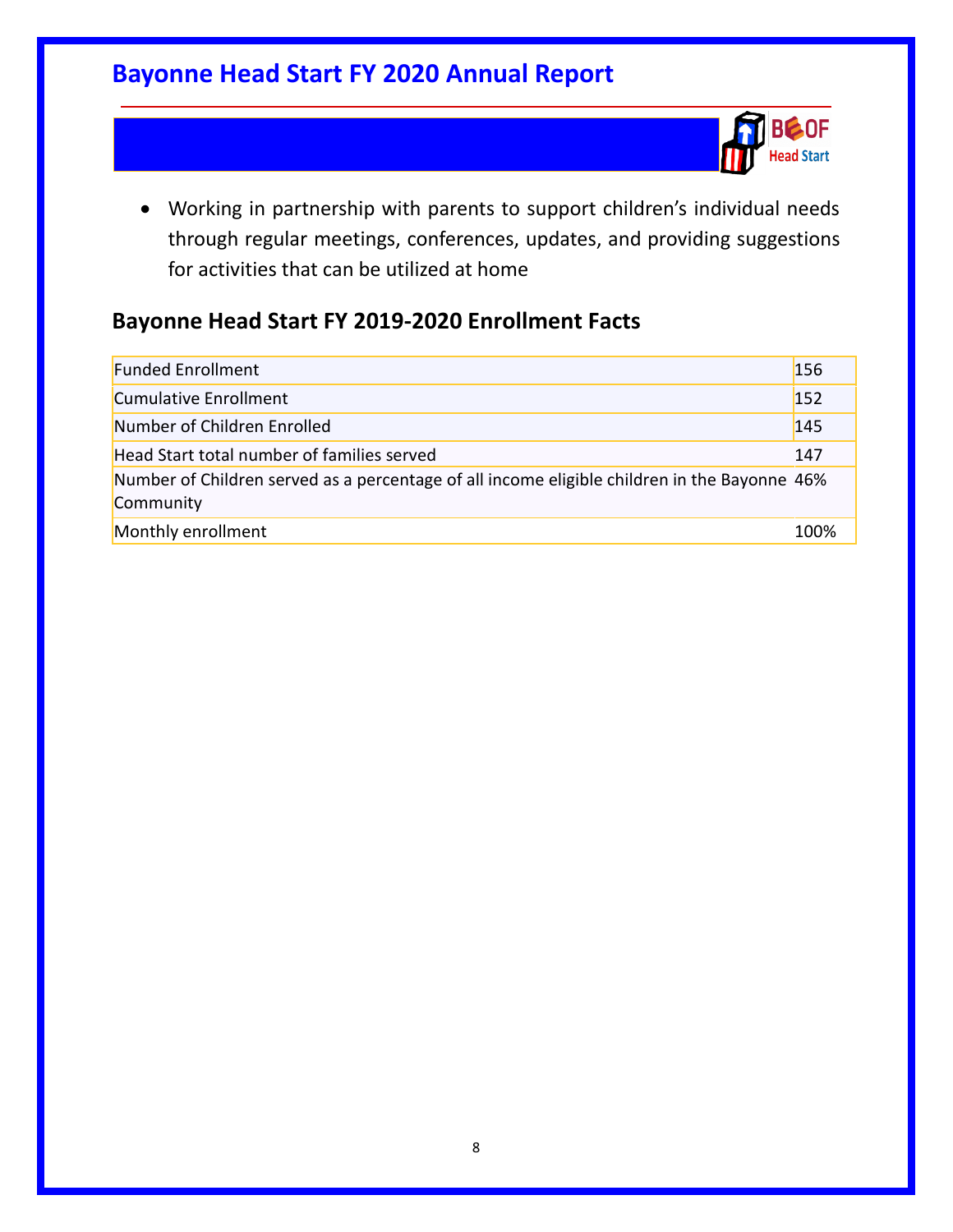

| FY 2019-2020 Health Insurance Indicators         |     |  |
|--------------------------------------------------|-----|--|
| Children with health insurance                   | 147 |  |
| Children enrolled in Medicaid and /or CHIP       | 117 |  |
| Children enrolled in state-only funded Insurance |     |  |
|                                                  | 10  |  |
| Children with private health insurance           | 20  |  |
| Children with no health insurance                | 5   |  |
|                                                  |     |  |

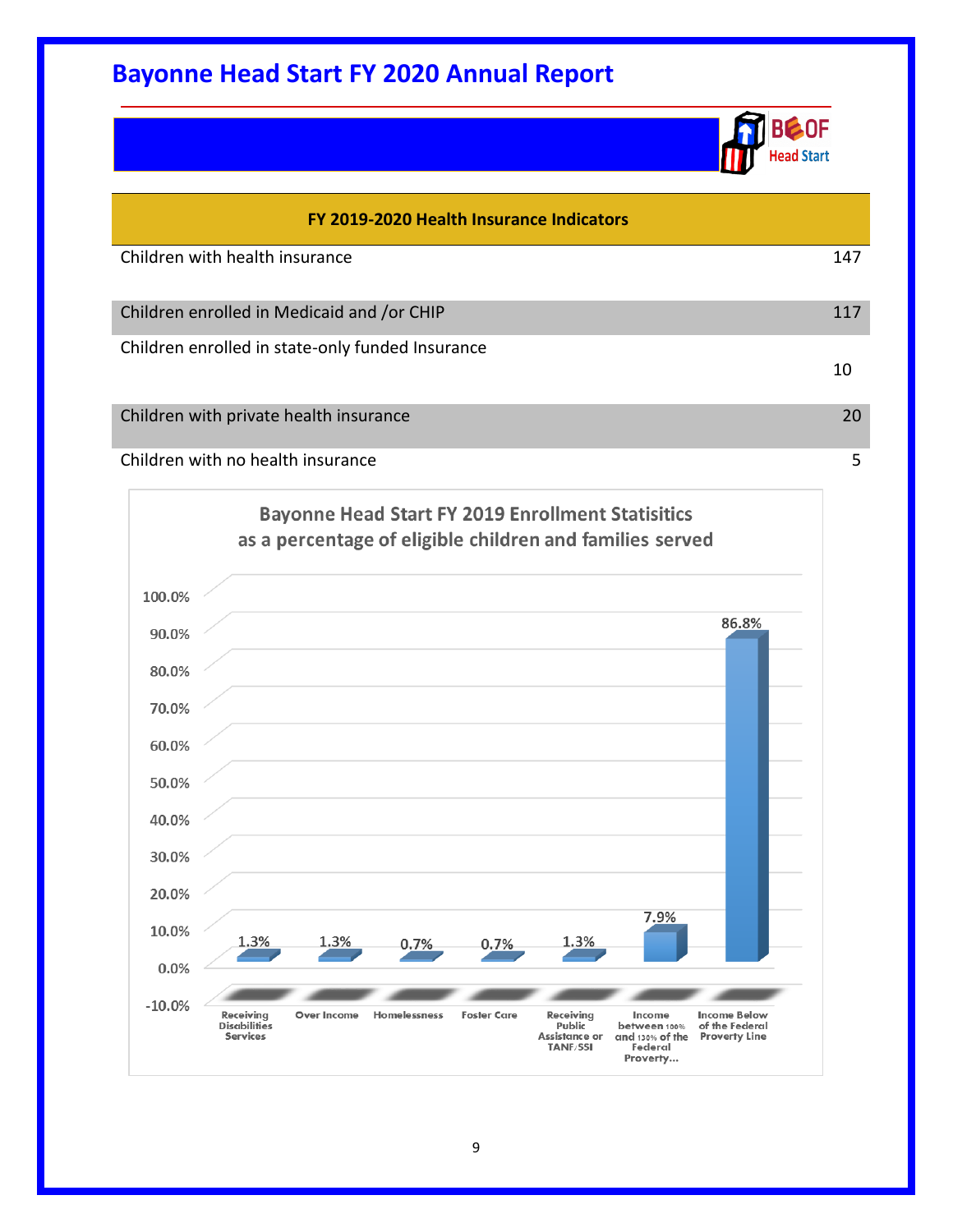

| FY 2019-2020 Health Services Performance Indicators                                                                                                                                                          |      |
|--------------------------------------------------------------------------------------------------------------------------------------------------------------------------------------------------------------|------|
| Percentage of children up to date on preventative health care                                                                                                                                                | 100% |
| Percentage of children up to date or have received all possible<br>immunizations                                                                                                                             | 98%  |
| Percentage of children up to date on professional dental exams or<br>age-appropriate preventive or primary oral health care                                                                                  | 100% |
| Percentage of children with ongoing source of continuous,<br>accessible medical care                                                                                                                         | 100% |
| Percentage of children with continuous, accessible dental care                                                                                                                                               | 100% |
| Percentage of children who meet the state's guidelines for an<br>exemption from immunizations                                                                                                                | 2%   |
| FY 2019-2020 Disabilities Screening and Assessment                                                                                                                                                           |      |
| Percentage of children who completed developmental, sensory, and<br>behavioral screenings                                                                                                                    | 100% |
| Percentage of children who completed developmental, sensory, and<br>behavioral screenings and were identified as needing follow-up<br>assessment or formal evaluation to determine if they have a disability | 100% |
| Percentage of children who were determined to be eligible to receive<br>special education and related services and have received services                                                                    | 100% |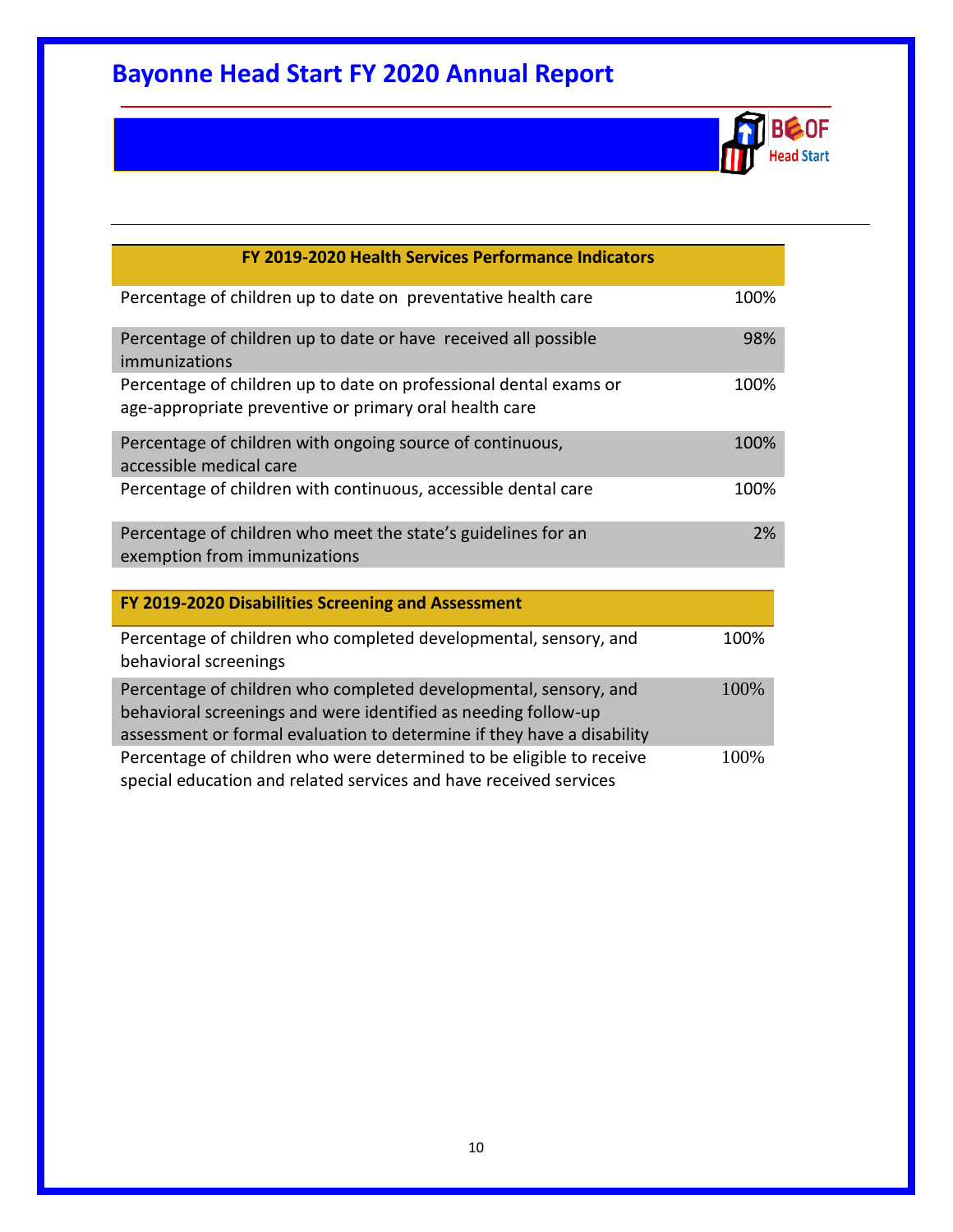

#### **GOVERNANCE & MANAGEMENT**

#### **SHARED GOVERNANCE**

**Board of Trustees** Community Representatives Parent Representatives

**Policy Council** 51% Parent representatives of currently enrolled children

#### **CEO/EXECUTIVE DIRECTOR – Samantha Howard**

| <b>REPRESENTATIVES</b> | <b>POLICY COUNCIL</b>           |
|------------------------|---------------------------------|
| <b>Chester Banks</b>   |                                 |
|                        | Jorge Manzanares                |
| Michelle Byrd          | President                       |
| <b>Victor Pesantez</b> |                                 |
| Kenneth Poesl          |                                 |
|                        | Mahwish Chaudhry                |
|                        | <b>Vice-President</b>           |
|                        |                                 |
|                        | <b>Shannon Monroe</b>           |
|                        | <b>Secretary</b>                |
|                        |                                 |
|                        |                                 |
|                        |                                 |
|                        |                                 |
|                        |                                 |
|                        |                                 |
|                        | Nala Ortiz                      |
|                        | <b>Community Representative</b> |
|                        |                                 |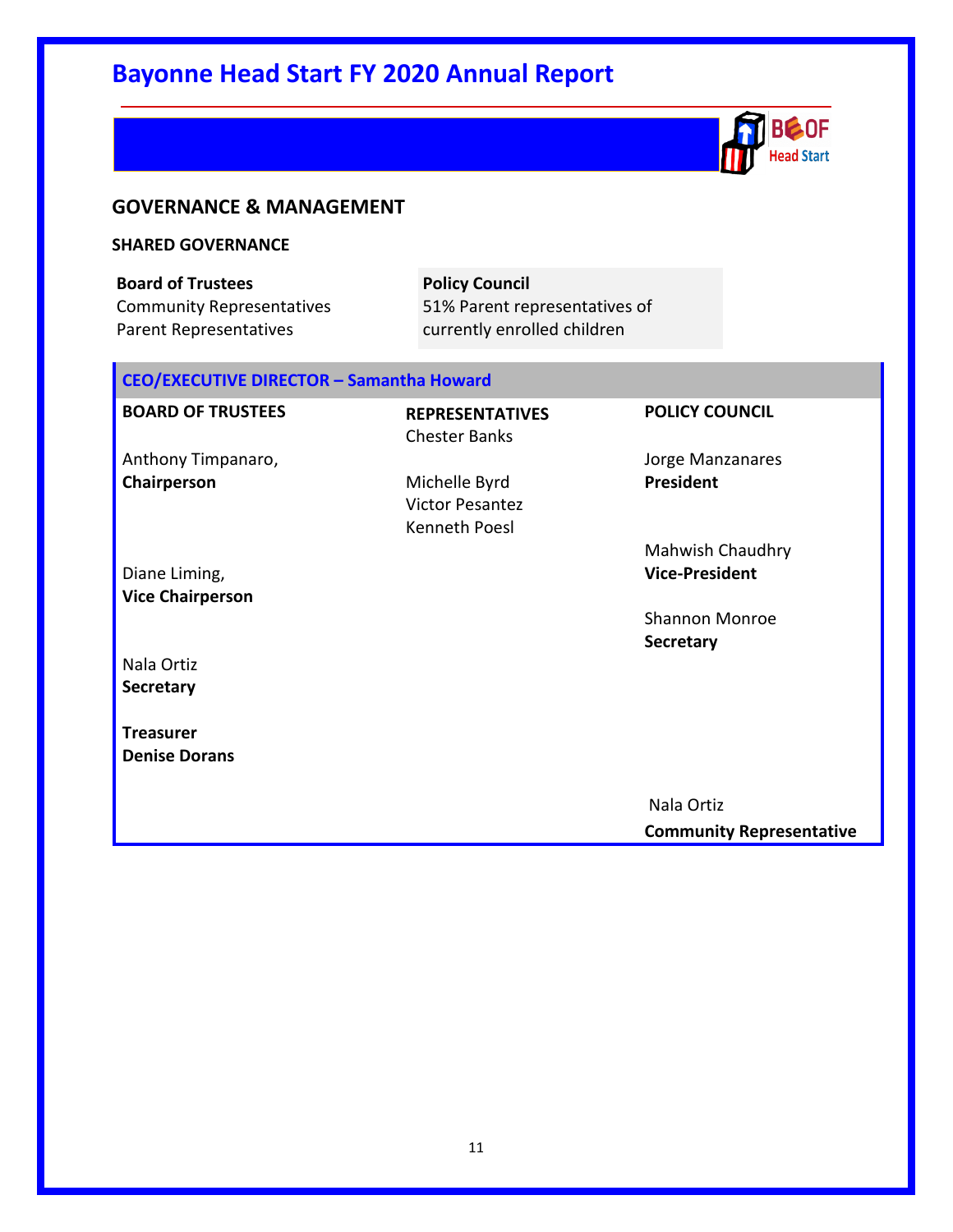

#### **Head Start Program Managers**

**Director** Rosemary Simnowitz

**Health Manager**  Tracey Chrzanowski **FCP COORDINATOR**  Lourdes Nunez

**Mental Health Manager/Dis. Manager/Consultant** Lena Padovano

**CFO** Anthony Segarra

**Education/Literacy Manager Baaqia Uqdah**

#### **Financial Audit**

*Bayonne Economic Opportunity Foundation's* annual independent audited financial statements for the year ended January 31, 2020 were issued by the HBK CPAs & Consultants, PC, CPAs and Consultants on June 9, 2020. An unqualified opinion was issued on the financial statements and no internal control or compliance findings were reported for the Head Start program.

#### **On-Site Monitoring "Fiscal" Review**

From October 1, 2018 to October 4, 2018 the Administration for Children and Families (ACF) conducted a Focus Two "Fiscal" monitoring review. Based on the information gathered during the review, the program is fully compliant with all of the requirements of the Head Start Performance Standards, laws, regulations and policy requirements.

The Head Start supports staff efforts through salaries that are comparable to similar positions in the community: teaching staff, managing staff including specialists and directors, family advocates, and other support staff. The organizational structure is aligned with goals, as well as being compliant with the Head Start Act and Head Start Performance Standards.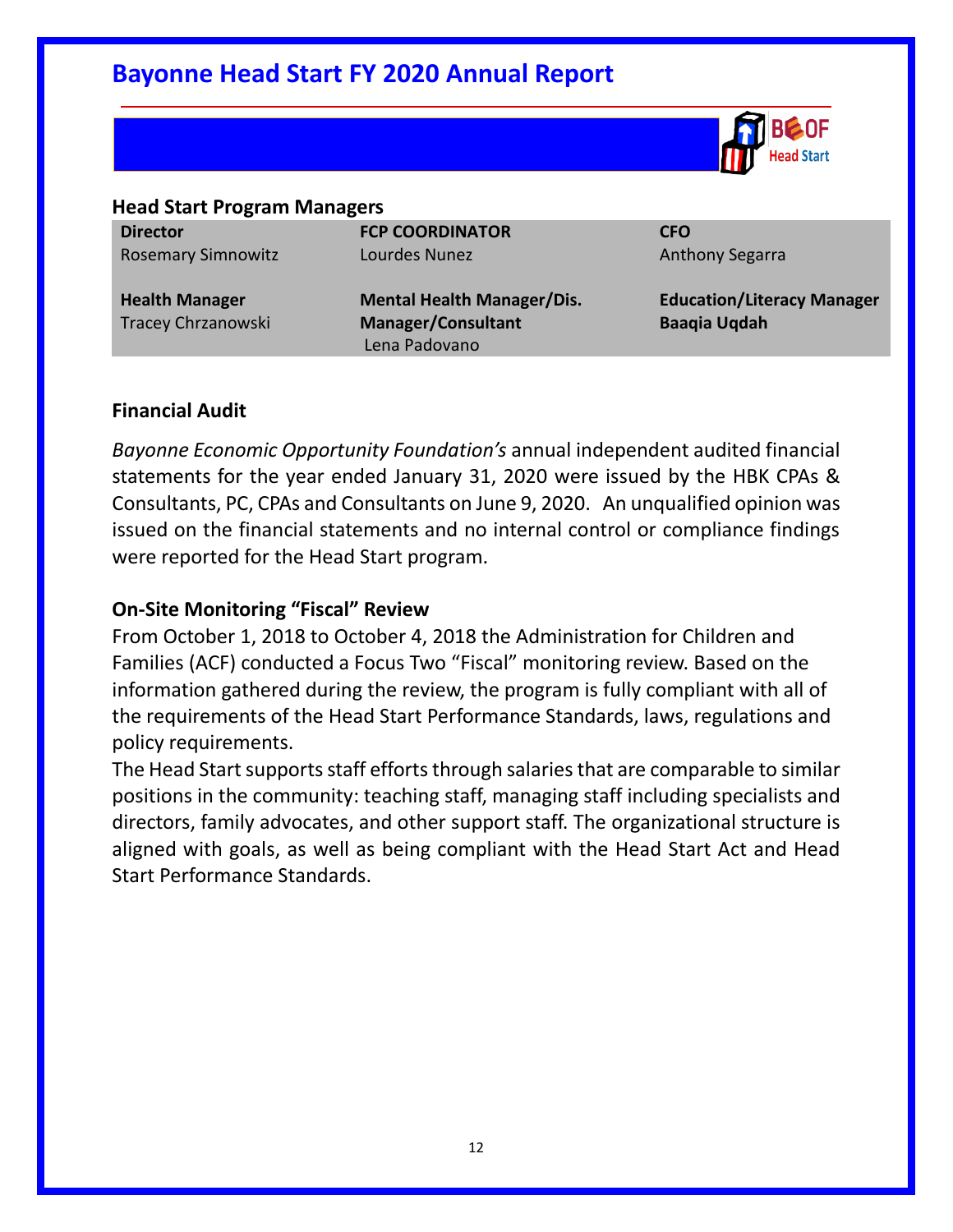

#### **FY 2020 Budgetary Expenditures (2/1/2019– 1/31/2020)**

**Bayonne Head Start is supported by Federal Funding:**

| <b>Department of Health &amp; Human Services</b>             |           |
|--------------------------------------------------------------|-----------|
| <b>Head Start</b>                                            | 1,556,637 |
| <b>Dept. of Agriculture - USDA</b>                           | 130,823   |
| <b>Total Federal Funding</b>                                 | 1,687,460 |
| In-Kind                                                      | 512,346   |
| <b>Other Funding Sources:</b>                                |           |
| Preschool Education Expansion Aid (PEEA), 6M thru HS FY      | 117,608   |
| <b>CDBG Security Guard Grant (City of Bayonne pass thru)</b> | 10,908    |
| <b>Total Other Funding Sources</b>                           | 128,516   |
|                                                              |           |
|                                                              |           |

| <b>Total Head Start Support (Federal and Other Funding)</b> | 1,815,976 |
|-------------------------------------------------------------|-----------|
|-------------------------------------------------------------|-----------|

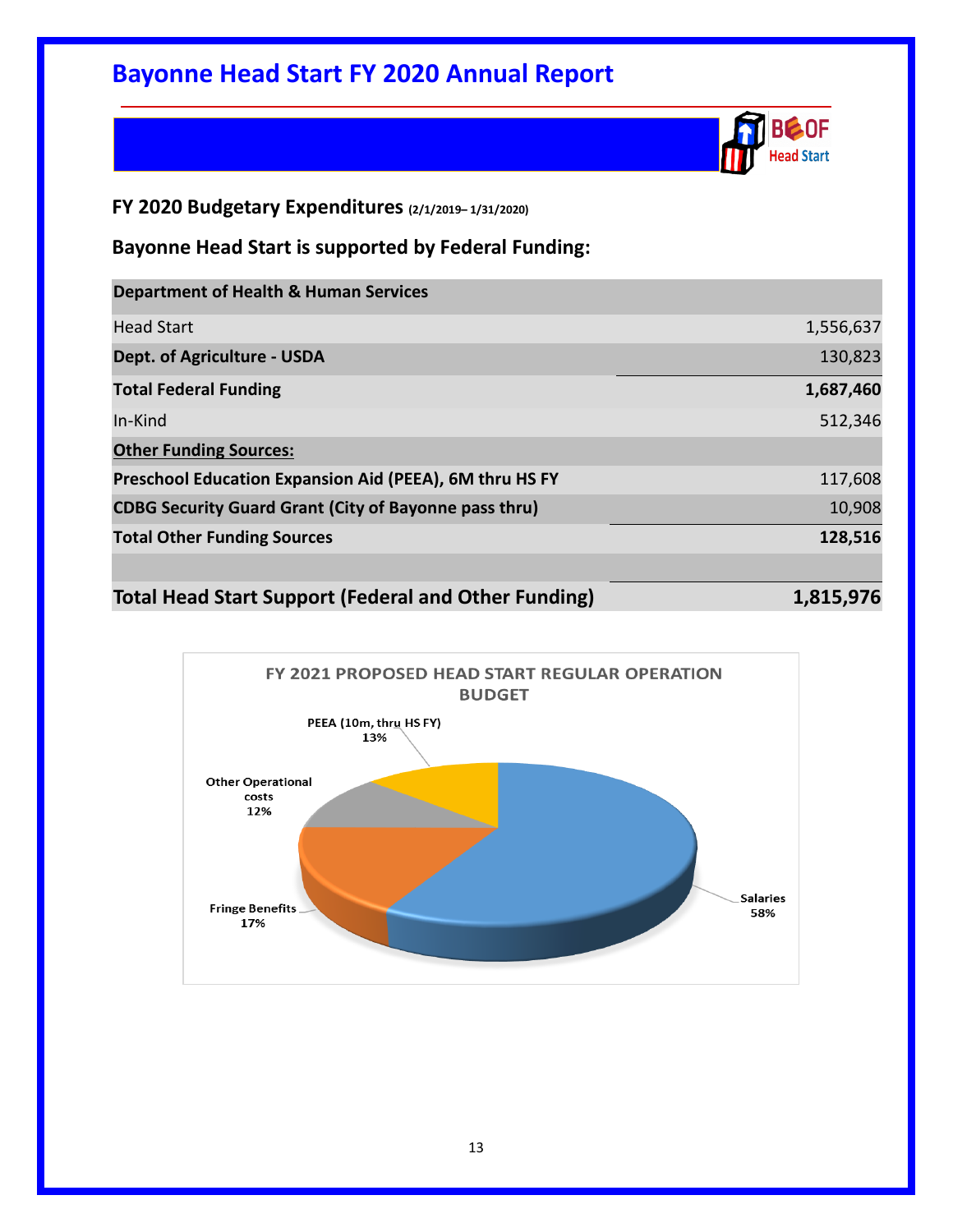

#### **FY 2021 Proposed Budget - Head Start Operation only (2/1/2020– 1/31/2021)**

Head Start Act for Fiscal Year (FY) 2020, Program Instruction, informed and approved Head Start grantee an increase of cost-of-living adjustment (COLA) of 2.00%, retroactive 2/1/2020.

On February 4, 2019, New Jersey Governor Phil Murphy signed A-15, which sets New Jersey on the path to raise the minimum wage to \$15 by 2024. Head Start applied the changes accordingly based on the NJ Law as follows for FY 2020:

- a) July 1, 2019, minimal wages from 8.95 to 10.00.
- b) January 1, 2020, minimal wage from 10.00 to 11.00
- c) January 1, 2021, minimal wage from 11.00 to 12.00

In July 2020, Bayonne Head Start renewed the contract with the Bayonne Board of Education for 30 slots shared parity to comply with the New Jersey Preschool Education Expansion Aid (PEEA) to expand and continue to provide exceptional services.

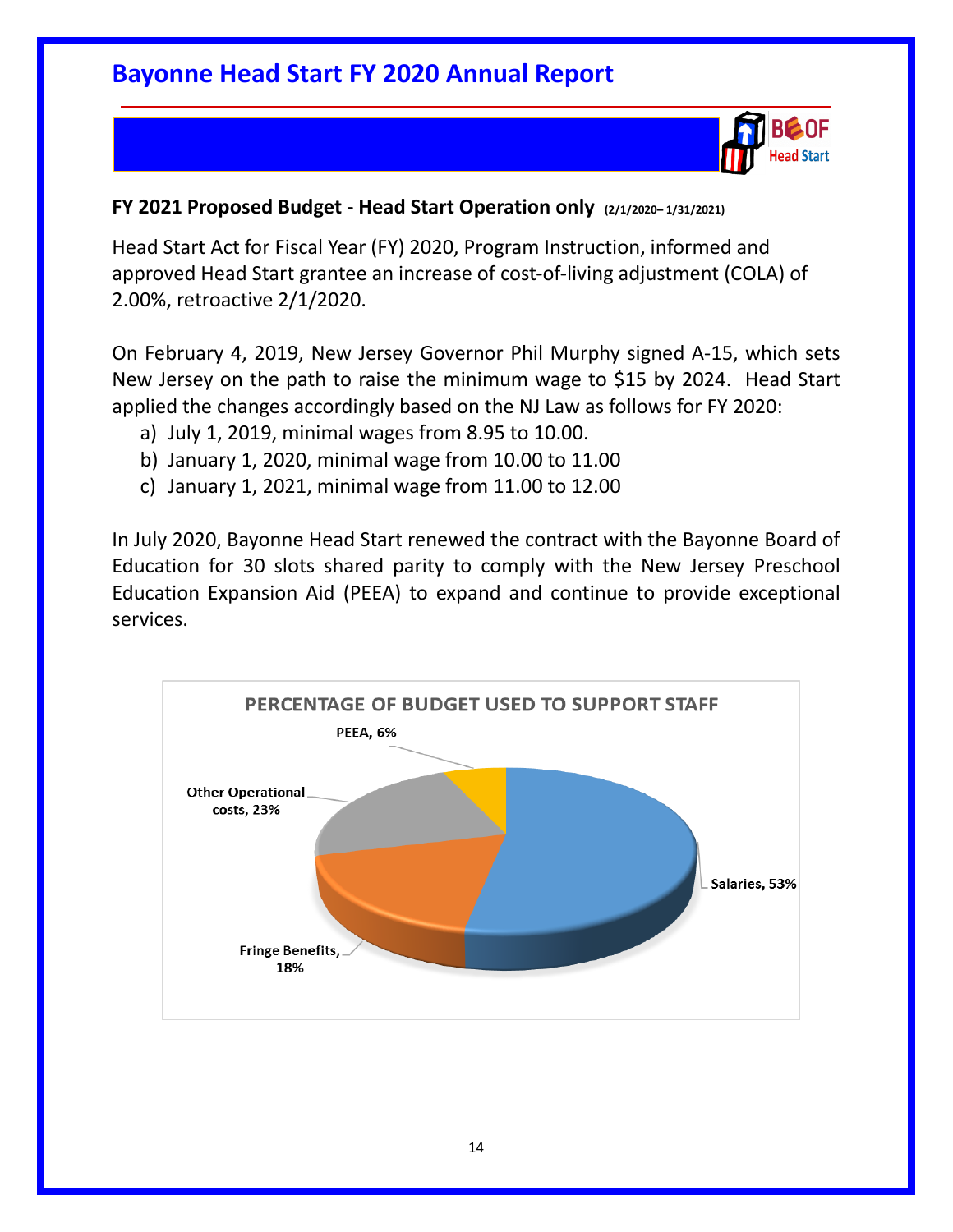

### **HOLY FAMILY RENOVATION PROJECT**

In September 2020, the Bayonne Economic Opportunity Foundation, the umbrella of the Bayonne Head Start was awarded for the Holy Family Major renovation project to relocate our current Head Start program into one location.

Renovations and repairs to the existing school building on the Holy Family Academy grounds will add much value to the Bayonne community. For years, the former school has sat vacant, falling into a state of disrepair and posing many safety and health related issues. With additional Head Start funding and other funding sources, BEOF will revitalize ten classrooms to occupy our current classrooms while breathing new life into a wonderful old structure and allowing it to continue as an integral part of the Bayonne community.

The budget, along with other funding sources from private donors , is expected to be completed by November 2021.

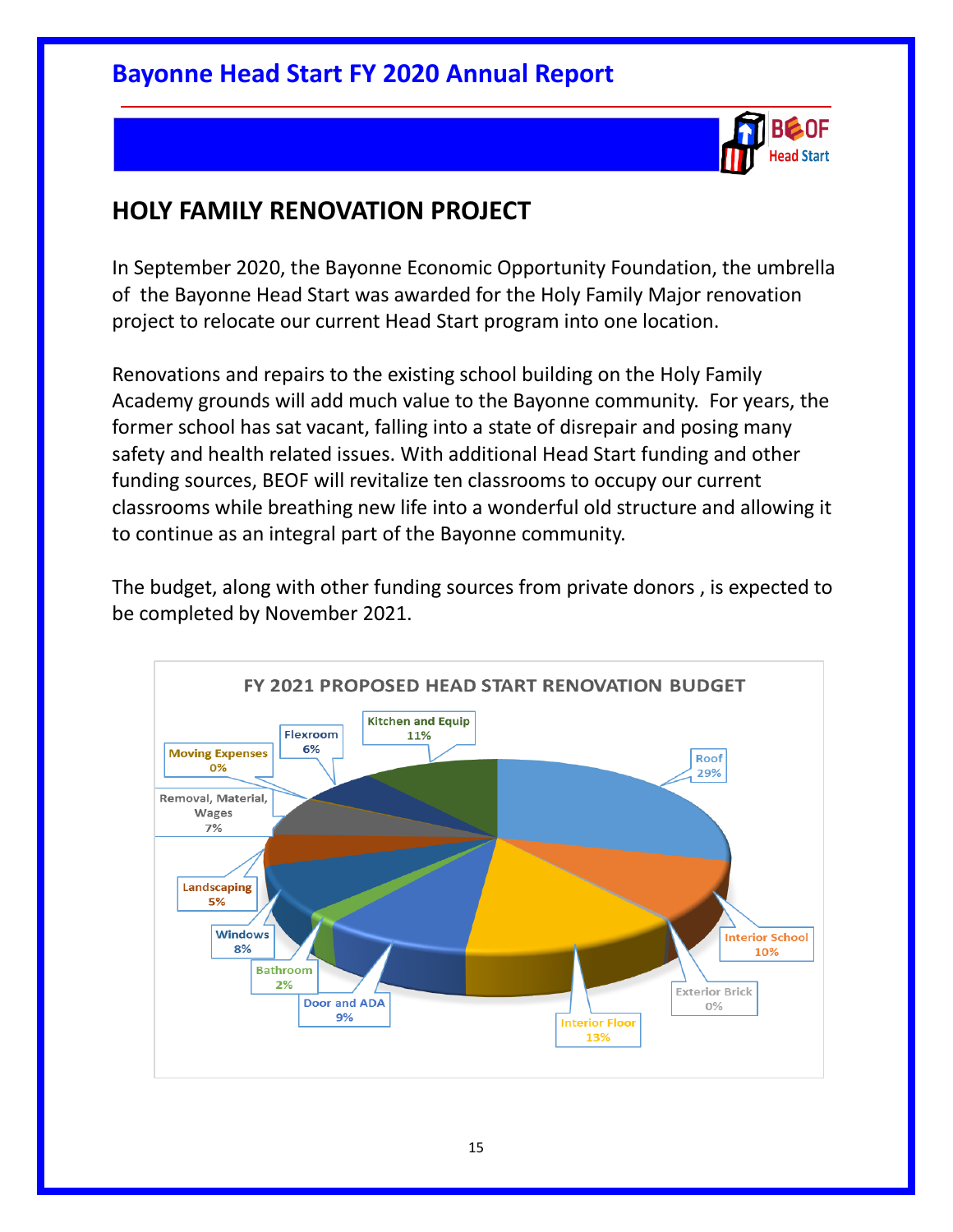

#### **Special Services for Children**

- All Children receive development, health, and mental health screenings
- All children identified with issues are referred to the Bayonne Board of Education Child Study Team for developmental and health related disabilities evaluation
- All identified children receive in-class support from the Bayonne Head Start service area:
	- **Mental Health / Disabilities—**Oversees the BBOE Inclusion children as well as the children receiving speech therapy
	- Makes observations, conducts parent/staff meetings and refers children and parents for counseling and support to the Bayonne Mental Health Clinic in Bayonne, N.J.
	- Provides in-class support and modifications as necessary
- Children identified as needing additional classroom support and who are awaiting BOE evaluations are referred to the Jersey City Medical Center's Child & Adolescent Behavioral Health Services or Hackensack University Hospital

#### **Preschool Disabilities Services**

Bayonne Head Start had 2 students with an IEP from the Bayonne Board of Education that were enrolled in the 2019-2020 program year.

• Bayonne Head Start provided facilities, teaching staff, nutrition, health services and classroom equipment. Disabilities services were provided through the Bayonne Board of Education.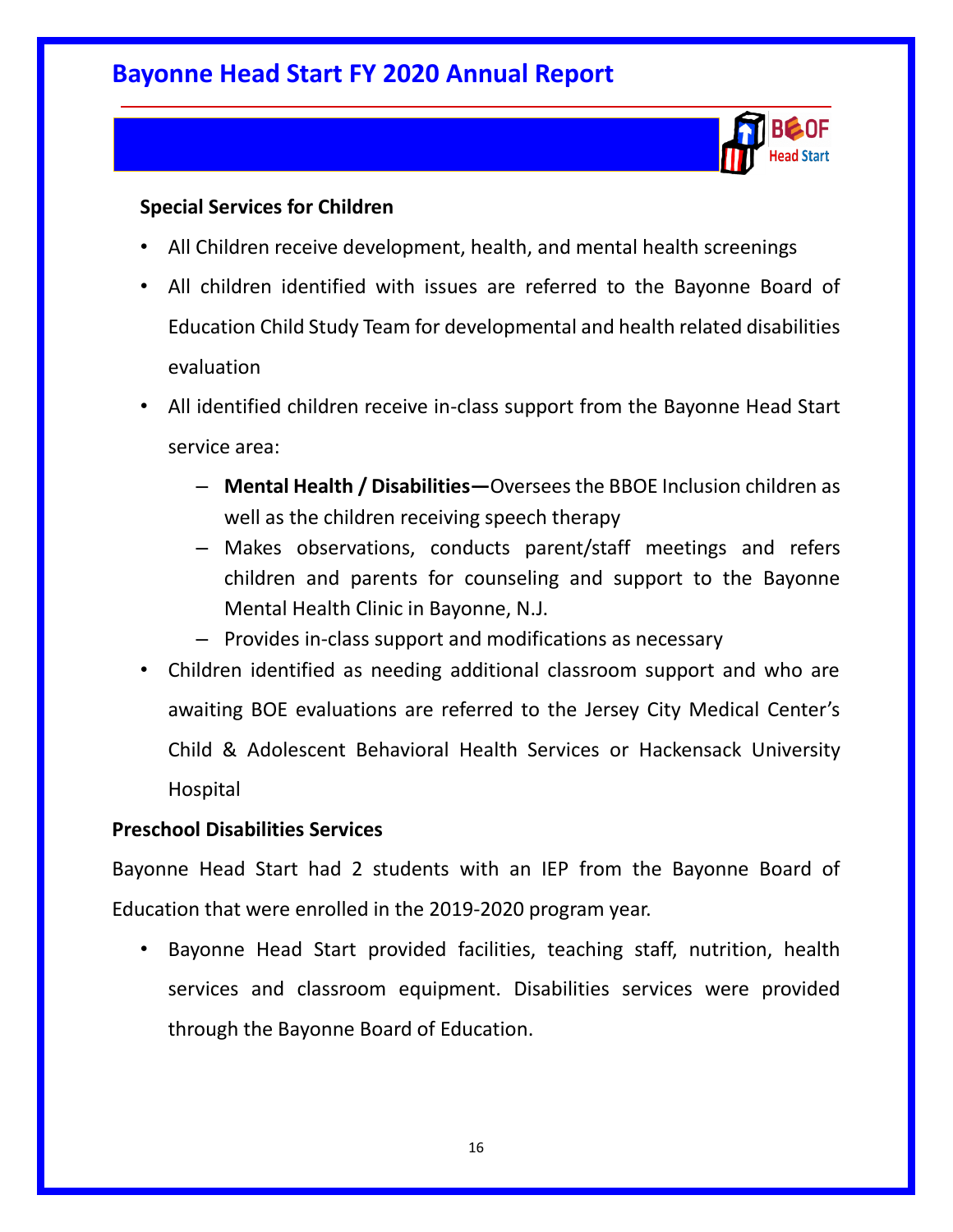

• Children were provided speech therapy through the Jersey City Medical Center (JCMC) and Children's Specialized Hospital.

#### **Speech and Language Services for Head Start Children:**

- Identified children are referred to the Jersey City Medical Center or Children's Specialized Hospital
- Teaching staff support integrated speech and language development in the curriculum based on a child's individual needs

#### **Disabilities Services are an Integral Part of Kindergarten Readiness**

- Bayonne Head Start is a key provider of disabilities services to preschool-aged children in Bayonne
- Our early intervention and integrated services model addresses major developmental delays
- Providing Preschool Disabilities Services for speech and language is valuable because children are better prepared for kindergarten and costs may be reduced to support these children once they enter kindergarten
- Bayonne Head Start Preschool Disabilities Services can positively impact children's success in kindergarten and beyond
- Preschool Disabilities Services for speech and language can mitigate the need for increased and additional services once a child enters Kindergarten

#### **Preparing Children for Kindergarten**

Throughout the year Bayonne Head Start children's development is assessed and monitored to ensure success in their cognitive growth. Families are encouraged to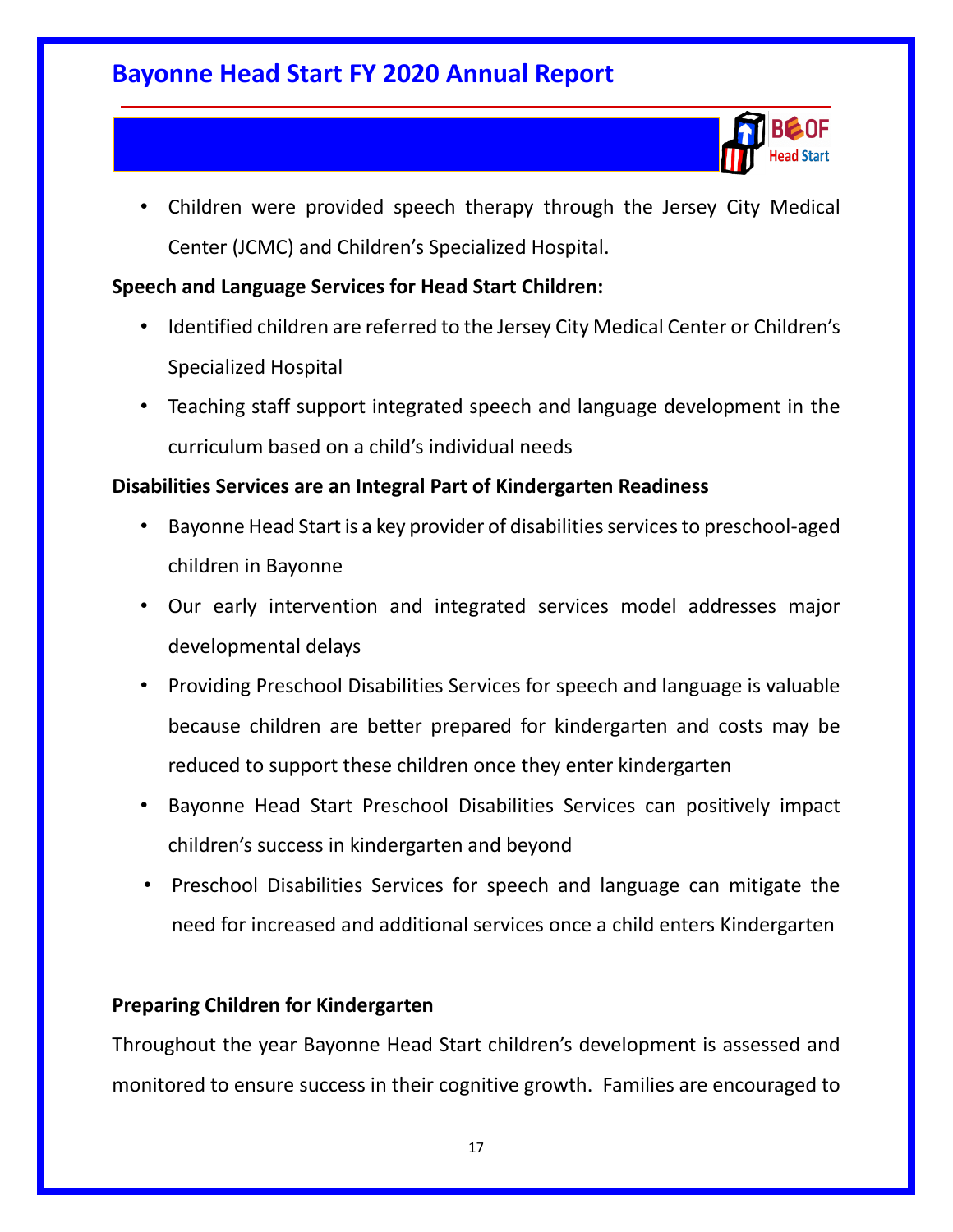

participate in trainings, workshops and conferences to maintain a strong partnership between school and home. Various in-house and community services such as intervention for a child are available to better serve our families' needs. Education Curriculum meetings are offered several times a year to assist parents with math and literacy in the home to support school readiness goals.

#### **School Readiness**

Bayonne Head Start provides a full range of high quality early childhood education services that prepare children to be successful in school:

- Classroom routines (attendance, following schedules, listening)
- Emergent academic skills
- Familiarity with taking standardized testing
- Appropriate social behaviors
- Self- management

The High Scope Curriculum supports children at their developmental level and helps them build upon it in a social setting. Our CLASS (Classroom Assessment Scoring System) is used to assess the quality of teacher-child interactions. COR Advantage is used to track and measure children's progress.

**COR Advantage Domain Report by marking period:** 

| <b>COR Domain</b>                | Period 1 | Period 2 |
|----------------------------------|----------|----------|
| Approaches to Learning           | 2.49     | 3.26     |
| Social and Emotional Development | 2.65     | 3.33     |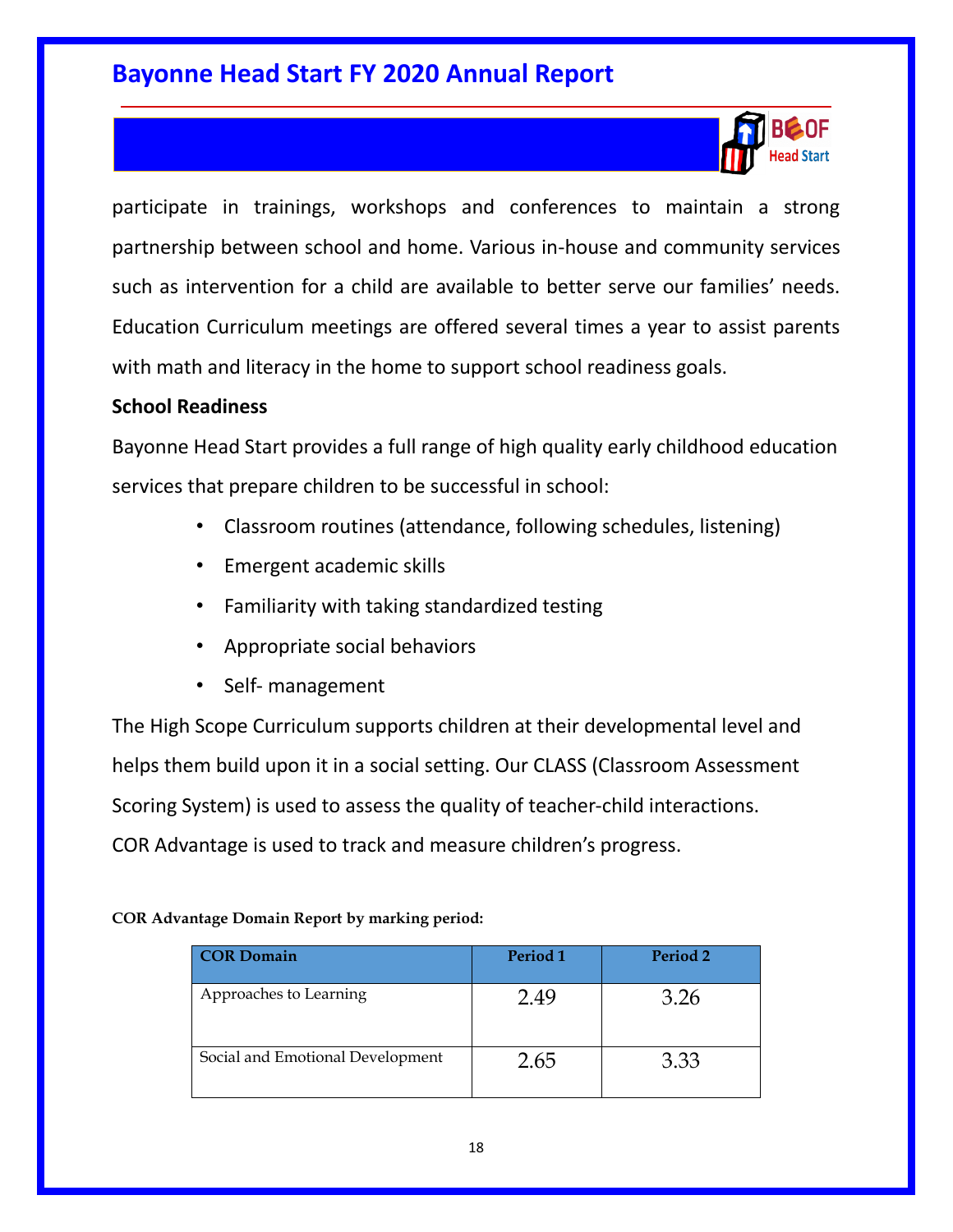

| Physical Development and Health         | 3.08 | 3.81 |
|-----------------------------------------|------|------|
| Language, Literacy and<br>Communication | 2.47 | 3.18 |
| <b>Mathematics</b>                      | 2.58 | 3.34 |
| Science and Technology                  | 2.55 | 3.31 |
| English Language Learners               | 5.32 | 5.74 |

#### **Transition**

Visits to the district kindergartens are scheduled so children have a realized and positive experience with transitioning from pre-school to kindergarten. An annual Kindergarten transition meeting is held for families. District school members such as the Director of Early Childhood Education and kindergarten teachers are invited to present an informative meeting for families along with handouts regarding what to expect.

The children prepared an "*All about Me*" booklet with their families to give to their kindergarten teachers on their first day of school. The children visited the local District Schools for a kindergarten transition activity.

#### **Family Involvement**

Bayonne Head Start parents had an opportunity to participate in trainings that included child growth and development, child abuse, lead poisoning and poison control, emergency preparedness, and clean air. Parents also had ample opportunities to volunteer to assist teachers in the classroom.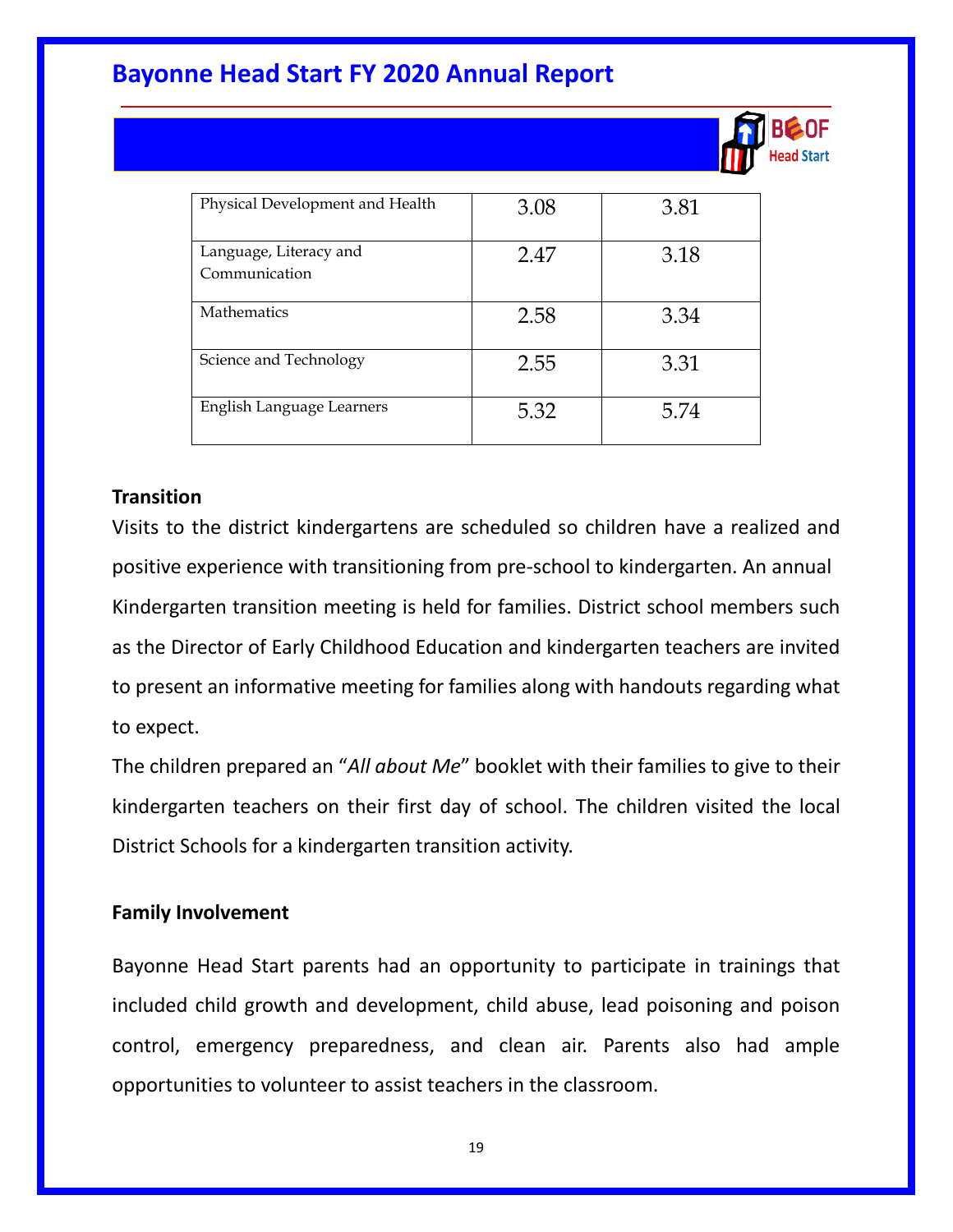ad Start

Additional family involvement activities included:

- **→ Parent Committee**
- **→** Policy Council
- **← Classroom Workshops**
- **→ Parent Orientation Meeting**
- **Education Curriculum Meetings**
- $\rightarrow$  Mental Health / Disabilities Group Meetings
- $\rightarrow$  Health Advisory Committee Meetings
- $\rightarrow$  Fatherhood Activities
- **→** Fathers Bring Your Child to School Day
- $\rightarrow$  Multi-cultural Activities in the Classroom
- $\blacktriangleright$  Reading in the Classroom on Dr. Seuss Day
- **→ Parent Teacher Conferences**
- **→** Family Fun Day
- $\rightarrow$  Self- Assessment

#### **New Head Start 5 Year Grant**

On December 1, 2020 the Bayonne Head Start received notification and was awarded year 1 of the 5-year continuation grant from 2/1/2021 - 1/31/2022.

#### **On-Site Monitoring Review**

From October 1, 2018 to October 4, 2018 the Administration for Children and Families (ACF) conducted a Focus Two "Program" monitoring review. Based on the